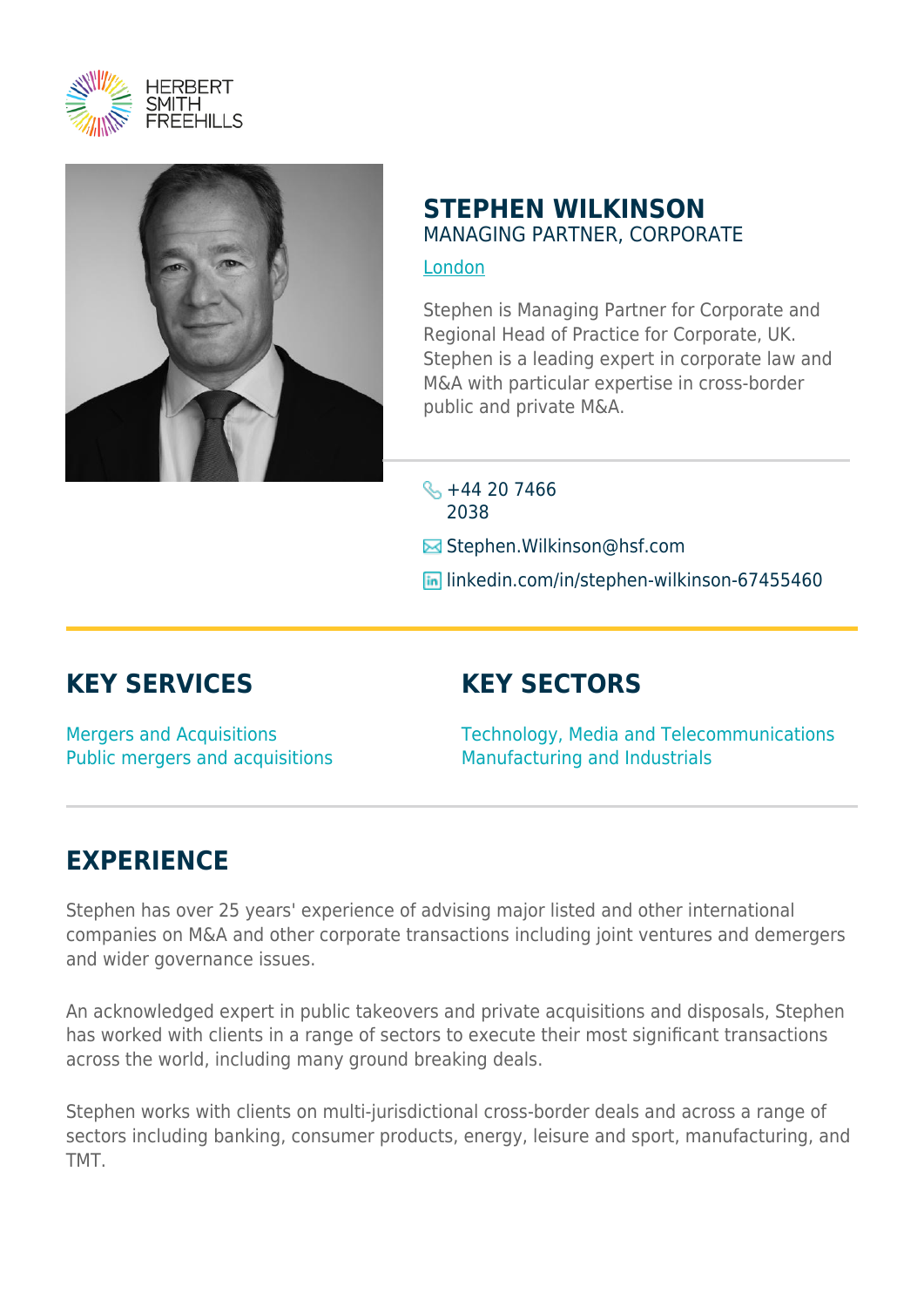He works with the boards of FTSE100 and other listed companies to help them meet their governance and related obligations and to navigate through sensitive issues of risk, disclosure and compliance.

His expertise in M&A and corporate law is recognised by his listings in Legal 500 and Chambers as a leading corporate/ M&A lawyer, and he is identified in Who's Who Legal as a leading practitioner in the field of international mergers and acquisitions.

Chambers quotes clients and market commentators as describing him as "someone everyone has trust in" is "sensible and easy to deal with" and who finds "pragmatic, commercial solutions".

He is General Editor of the leading Butterworths text "Takeovers – Law and Practice" and has written widely on M&A matters.

Stephen's experience includes advising:

• Sky on various matters including:

o its £30 billion contested takeover by Comcast

the £7.4 billion offer for Sky Deutschland and acquisition of Sky Italia

• Severn Trent 17.8 billion offer from News Corporation